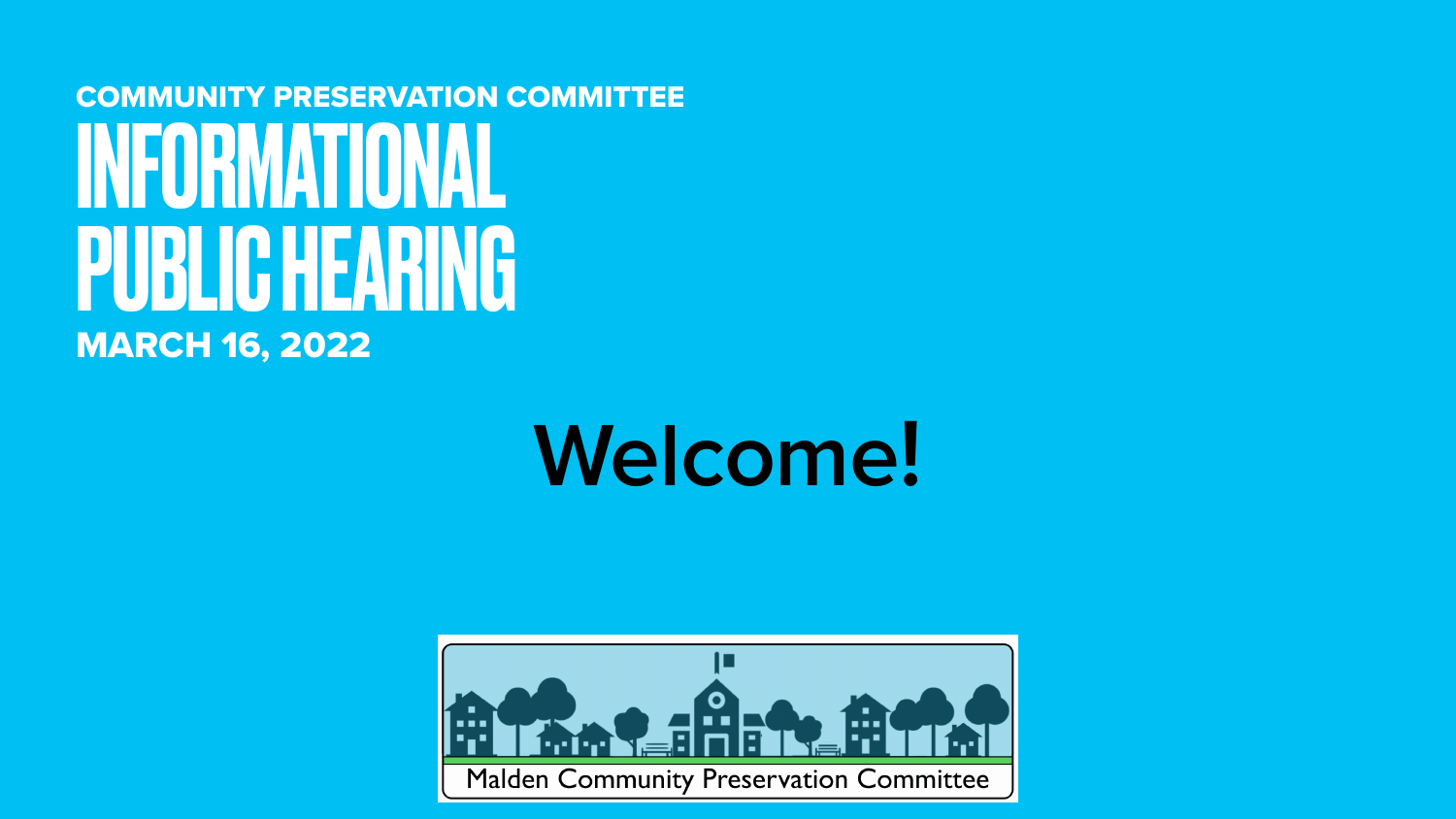## **-Introduction to your Community Preservation Committee**

- 
- $\blacksquare$  **Introduction to the Community Preservation Act**
- **- Questions**
- **- Adjournment**



## AGENDA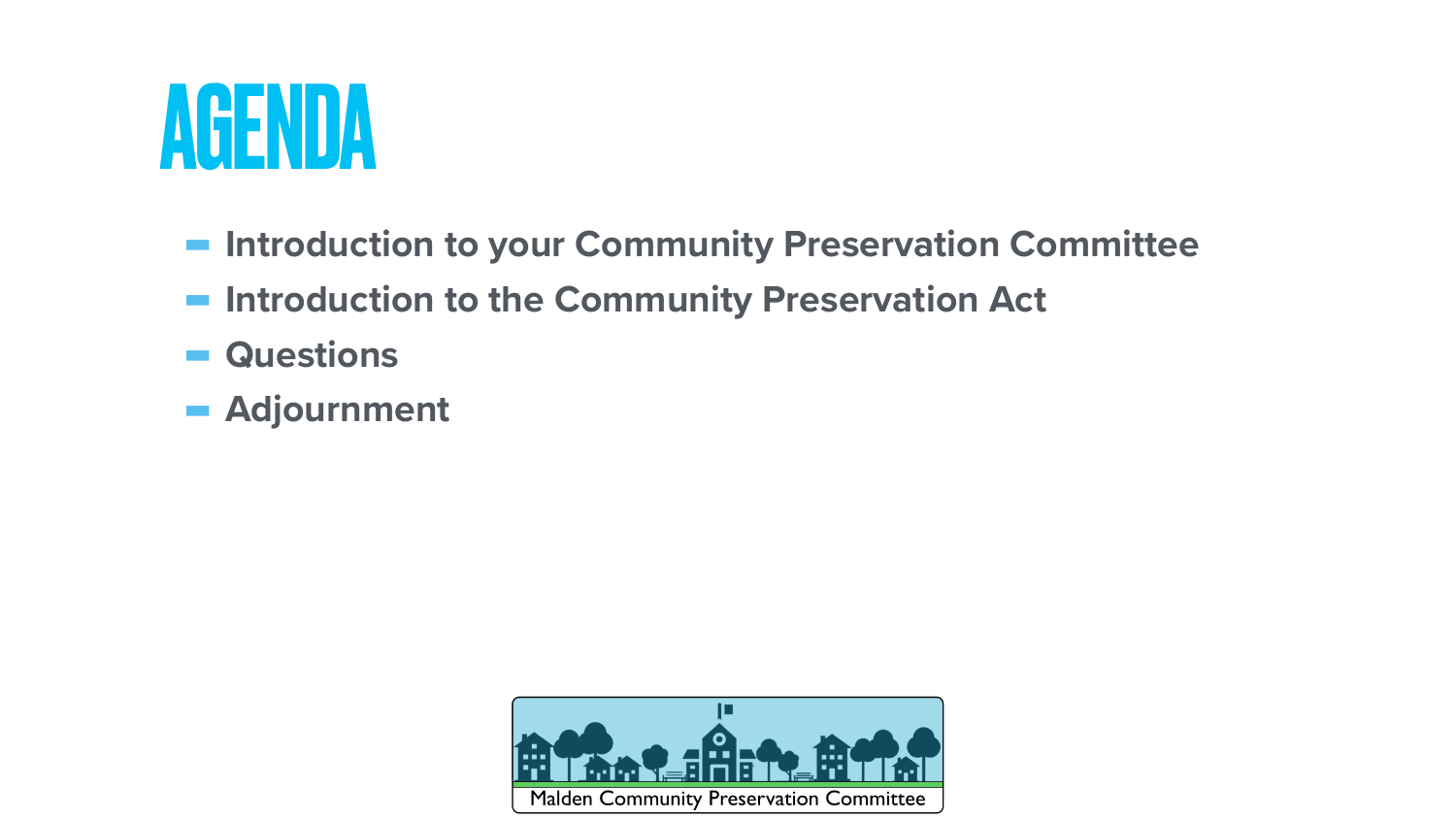**- Khalil Kaba, Vice Chairperson - Conservation Commission -Ward 4** 

- **- Lisa Sulda, Chairperson Ward 1**
- 
- **- Inna Babitskaya Historical Commission Ward 3**
- **- Monique Ching Ward 5**
- **- Cameron Layne Ward 7**
- **- Rachael Running Ward 8**
- **- Eric Henry- Planning Board Ward 3**
- **- Brendan Brett Ward 6**
- **- Empty Seat Housing Commission**



# MEET YOUR CPC

**Per CPA Ordinance, Malden's CPC is comprised of four statutory members from relevant City Boards/Commissions and five community members.**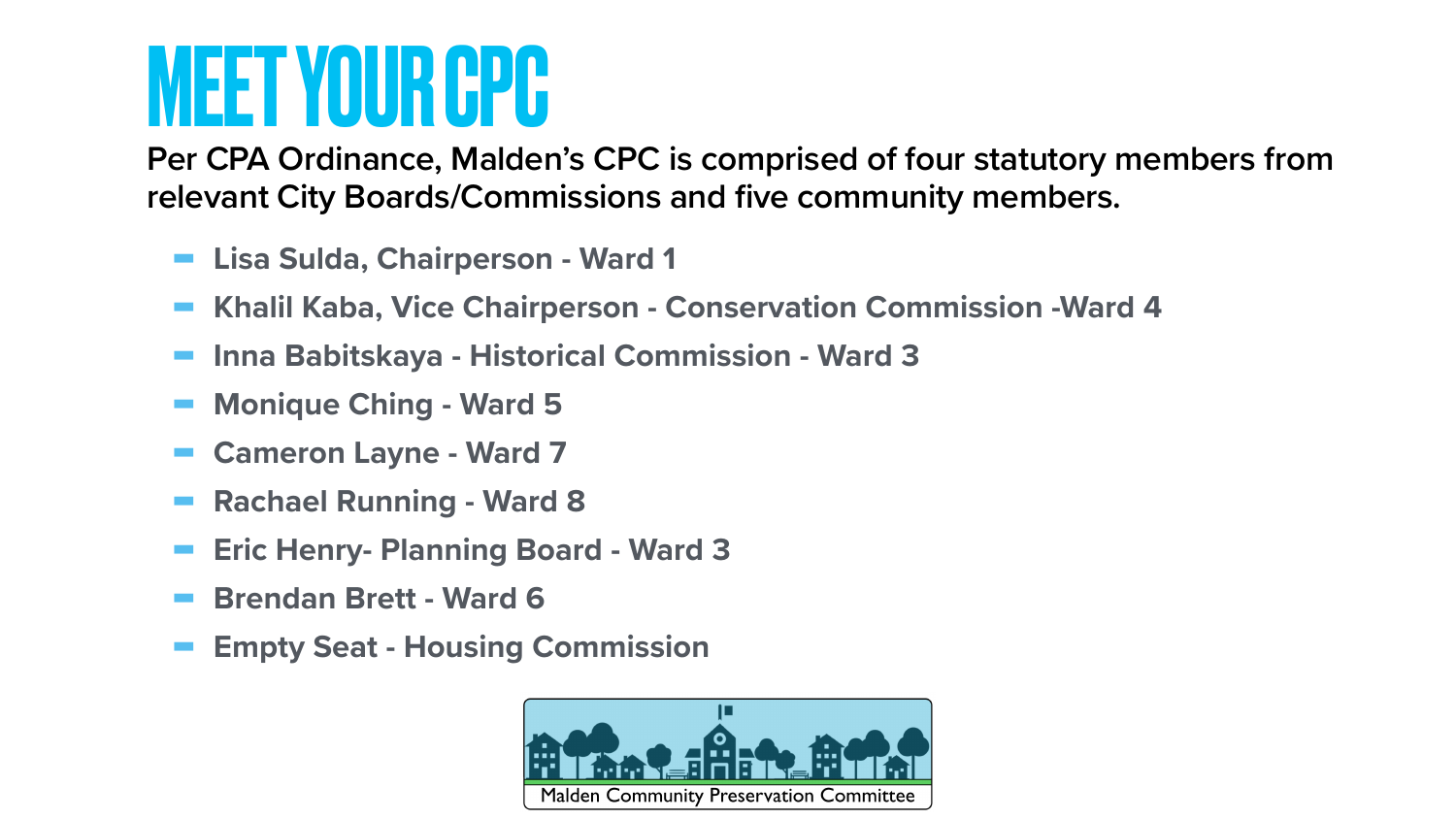#### **- The Community Preservation Act (CPA) is the state law (M.G.L. 44b) that enables each city which votes to adopt it to create a Community Preservation Act Fund. The CPA**

#### **- Malden's Community Preservation Committee (CPC) was created when residents voted to adopt the CPA in 2015. The CPC is responsible for managing the CPA Fund.**

- **Fund is separate from the City budget and solely dedicated to improving and preserving 4 areas of life for residents:** 
	- **- <sup>A</sup>ffordable Housing**
	- **- Open Space**
	- **- Recreational Land**
	- **- Historic Resources**
- 
- **- Malden's CPA Fund has 3 sources:** 
	- **- Small 1% surcharge on property taxes**
	-
	- **- Potential municipal additions (not required)**



**- Annual State matches from Community Preservation Trust Fund (varies per year)** 





### WHAT IS THE "CPA" VS. "CPC"?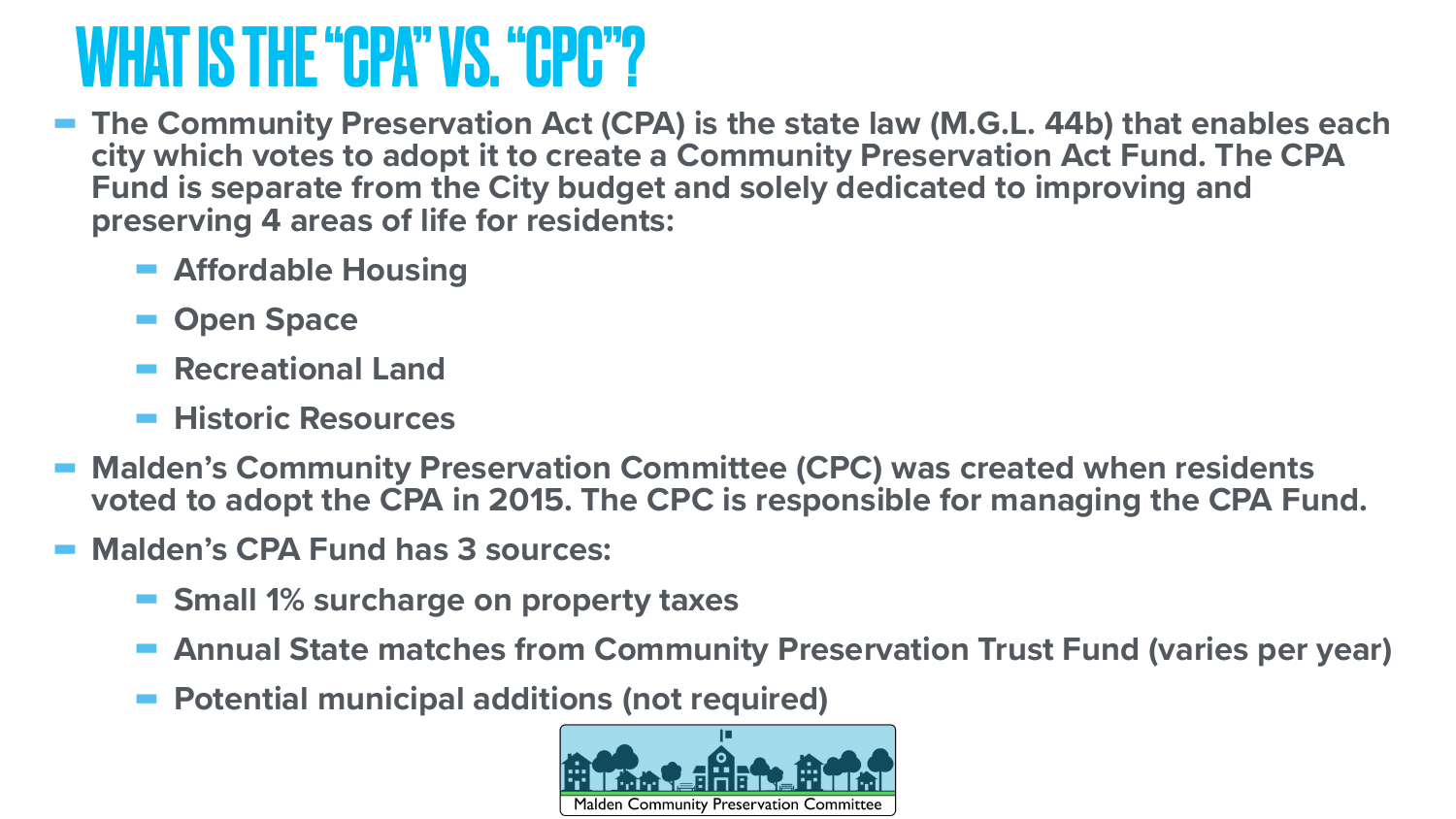# MALDEN'S CPA FUND HISTORY

| <b>Fiscal Year</b> | <b>Surcharge</b><br><b>Revenue</b> | <b>State Match</b> | <b>Total Revenue</b> | <b>Percent of State</b><br><b>Match</b> |
|--------------------|------------------------------------|--------------------|----------------------|-----------------------------------------|
| 2017               | \$612,374.67                       | \$                 | \$612,374.67         | 0%                                      |
| 2018               | \$650,089.05                       | \$105,346.00       | \$755,435.05         | 16%                                     |
| 2019               | \$698,105.39                       | \$123,613.00       | \$821,718.39         | 18%                                     |
| 2020               | \$742,608.12                       | \$166,976.00       | \$909,584.12         | 22%                                     |
| 2021               | \$775,129.55                       | \$212,583.37       | \$987,712.92         | 27%                                     |
| 2022               | \$775,744.60                       | \$339,891.00       | \$1,115,635.60       | 44%                                     |
| <b>TOTAL</b>       | \$4,254,051.38                     | \$948,409.37       | \$5,202,460.75       |                                         |







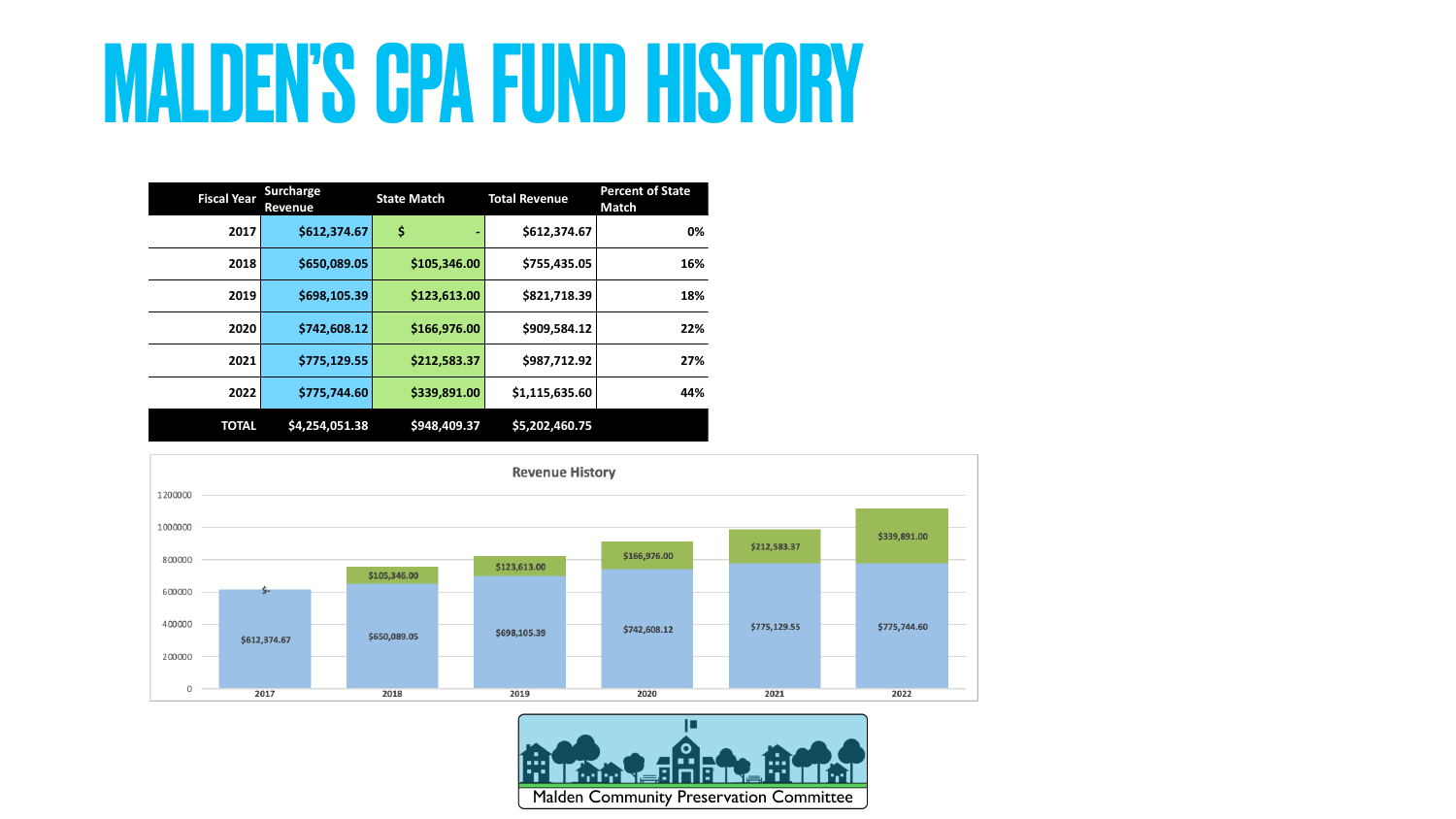### WHAT DOES MALDEN'S CPC DO?

- **- Manages the CPA Fund distribution**
- **- Develops the Community Preservation Plan and updates it annually, based on community outreach to reflect the residents' and City's needs and priorities for projects throughout the City**
- **- Ensures State Law Criteria are met for every project via application review process**
- **- Recommends projects meeting all CPA criteria, which are aligned with the community's needs and priorities to the Mayor and then City Council for final project approval, rejection or reduction of funding**
- **- Educates and assists the community in submission of applications**

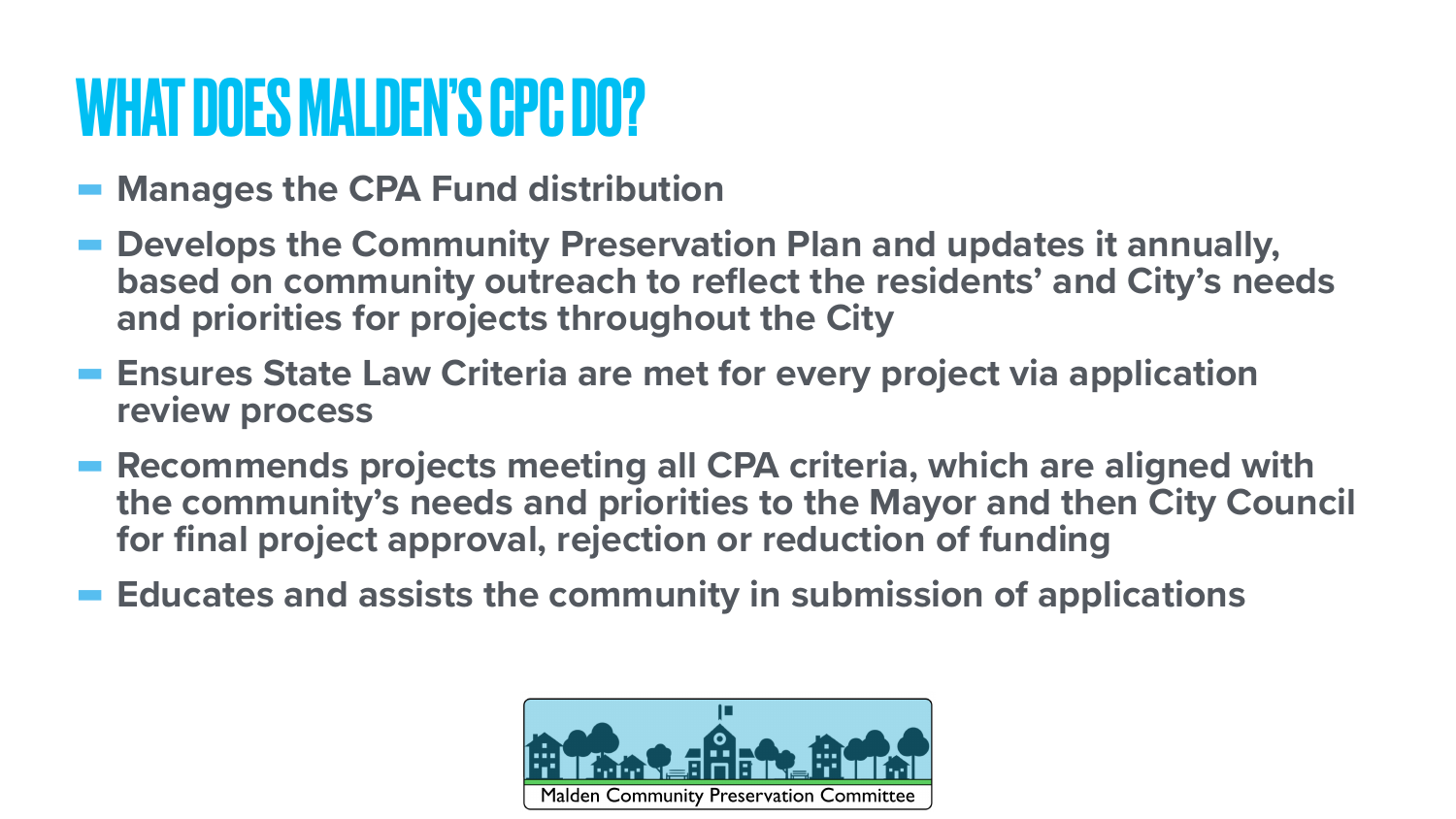### ALLOWABLE USES FOR CPA FUNDS

| <b>Allowable Uses of CPA Funding</b>                    |                                 |                                                         |                       |  |  |  |
|---------------------------------------------------------|---------------------------------|---------------------------------------------------------|-----------------------|--|--|--|
| Affordable<br>Housing                                   | <b>Historic</b><br>Preservation | Open Space                                              | Outdoor<br>Recreation |  |  |  |
| Yes                                                     | Yes                             | Yes                                                     | Yes                   |  |  |  |
| Yes                                                     | <b>No</b>                       | Yes                                                     | Yes                   |  |  |  |
| Yes                                                     | Yes                             | Yes                                                     | Yes                   |  |  |  |
| Yes                                                     | No                              | No                                                      | No                    |  |  |  |
| Yes, if acquired<br>or created with<br><b>CPA funds</b> | Yes                             | Yes, if acquired<br>or created with<br><b>CPA funds</b> | Yes                   |  |  |  |
|                                                         |                                 |                                                         |                       |  |  |  |

Chart adapted from "Recent Developments in Municipal Law," Massachusetts Department of Revenue, October 2012

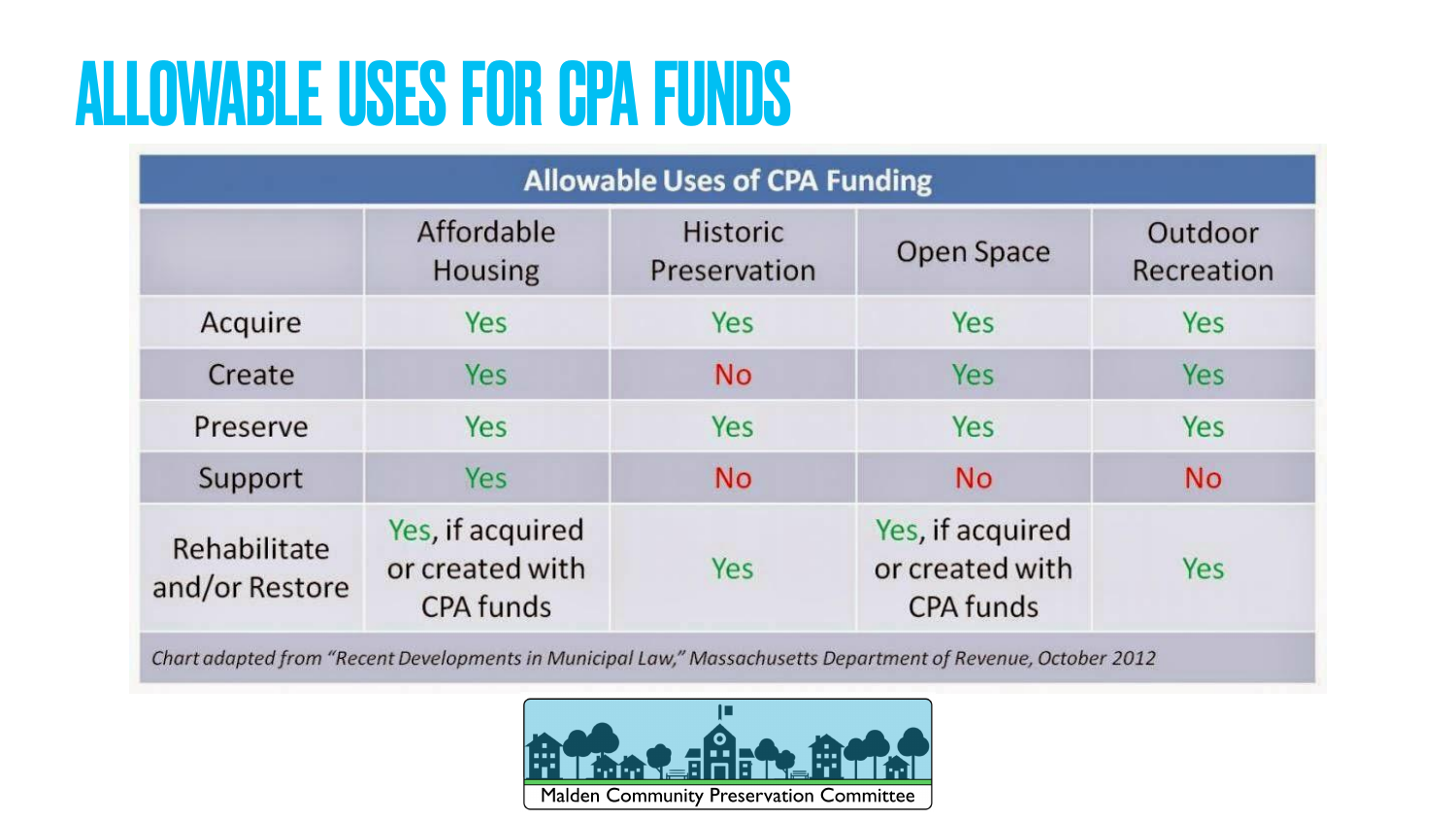## CPA CATEGORY DISTRIBUTION- HISTORIC

| <b>Expenditures by Program Area</b>                  |                |
|------------------------------------------------------|----------------|
| <b>Converse Memorial Library Archive (Phase I)</b>   | \$154,364.00   |
| <b>WWI Memorial</b>                                  | \$4,220.00     |
| <b>Wallace Park Wall</b>                             | \$200,000.00   |
| <b>Oak Grove Community Center</b>                    | \$60,000.00    |
| <b>Library Archive Phase 2</b>                       | \$124,596.00   |
| <b>Emergency Housing Assistance</b>                  | \$250,000.00   |
| <b>Start Secure Rental Security Deposit Program</b>  | \$100,000.00   |
| Under One Roof: Bread of Life/Metro North Housing    | \$412,000.00   |
| <b>The ARTLine</b>                                   | \$40,643.00    |
| <b>Malden Community Garden Expansion</b>             | \$63,022.00    |
| <b>Trafton Park Revitalization Design</b>            | \$45,000.00    |
| Roosevelt Park Design                                | \$250,000.00   |
| <b>Roosevelt Park Revitalization</b>                 | \$1,450,000.00 |
| <b>High Rock</b>                                     | \$5,300.00     |
| Under One Roof: Bread of Life/Metro North Open Space | \$100,474.00   |
| Spot Pond Brook Greenway - Phase I                   | \$150,000.00   |
| Devir Park Rehabilitation - Design Phase             | \$50,000.00    |
| <b>Trafton Park Rehabilitation - Phase I</b>         | \$225,000.00   |
| <b>Kierstead &amp; Tartikoff Parks</b>               | \$30,000.00    |
| <b>Fellsmere Park Master Plan</b>                    | \$100,000.00   |
| <b>Patchell Park</b>                                 | \$40,000.00    |
| <b>Malden River Works</b>                            | \$200,000.00   |
| Devir Park Construction Phase A + B                  | \$700,000.00   |
| Linden Rink Design                                   | \$200,000.00   |
| <b>TOTAL</b>                                         | \$4,954,619.00 |

\* Note: Total projects funded to date include a \$1.45m bond against future revenues which has not been drawn yet.





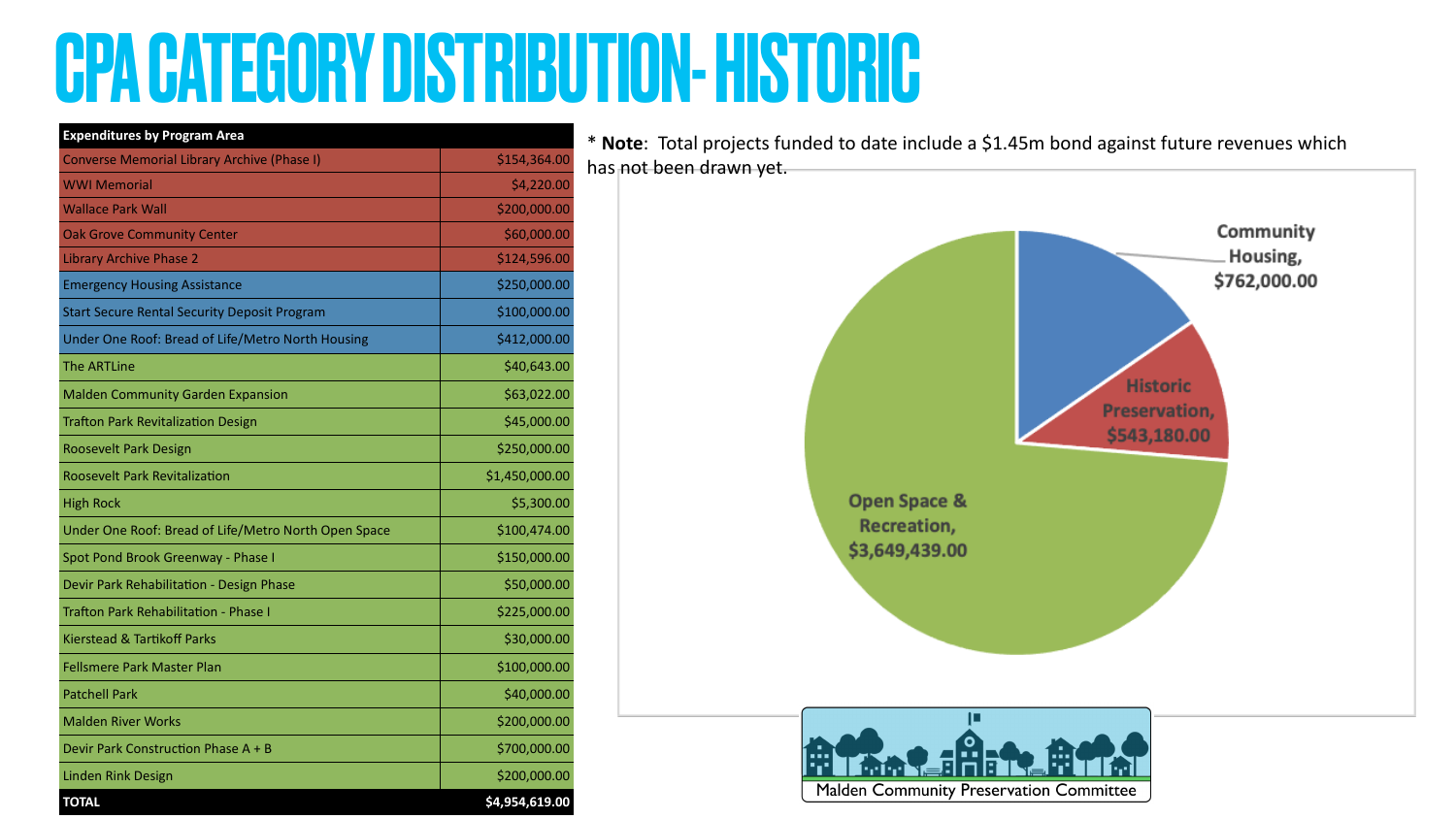# FY 2023 BUDGET

*NOTE: All Numbers are Approximations*



| <b>CPA Program Category</b>                  | <b>Projected FY23 Revenues</b> | <b>Total Available for FY23</b> |
|----------------------------------------------|--------------------------------|---------------------------------|
| <b>General Reserve</b><br>(Any Program Area) | \$749,575.07                   | \$1,132,161.48                  |
| <b>Open Space &amp; Recreation</b>           | \$113,869.04                   | \$8,915.70                      |
| <b>Historic Preservation</b>                 | \$113,869.04                   | \$213,930.00                    |
| <b>Community Housing</b>                     | \$113,869.04                   | \$278,294.00                    |
| <b>TOTAL</b>                                 | \$1,091,182.19                 | \$1,633,301.18                  |

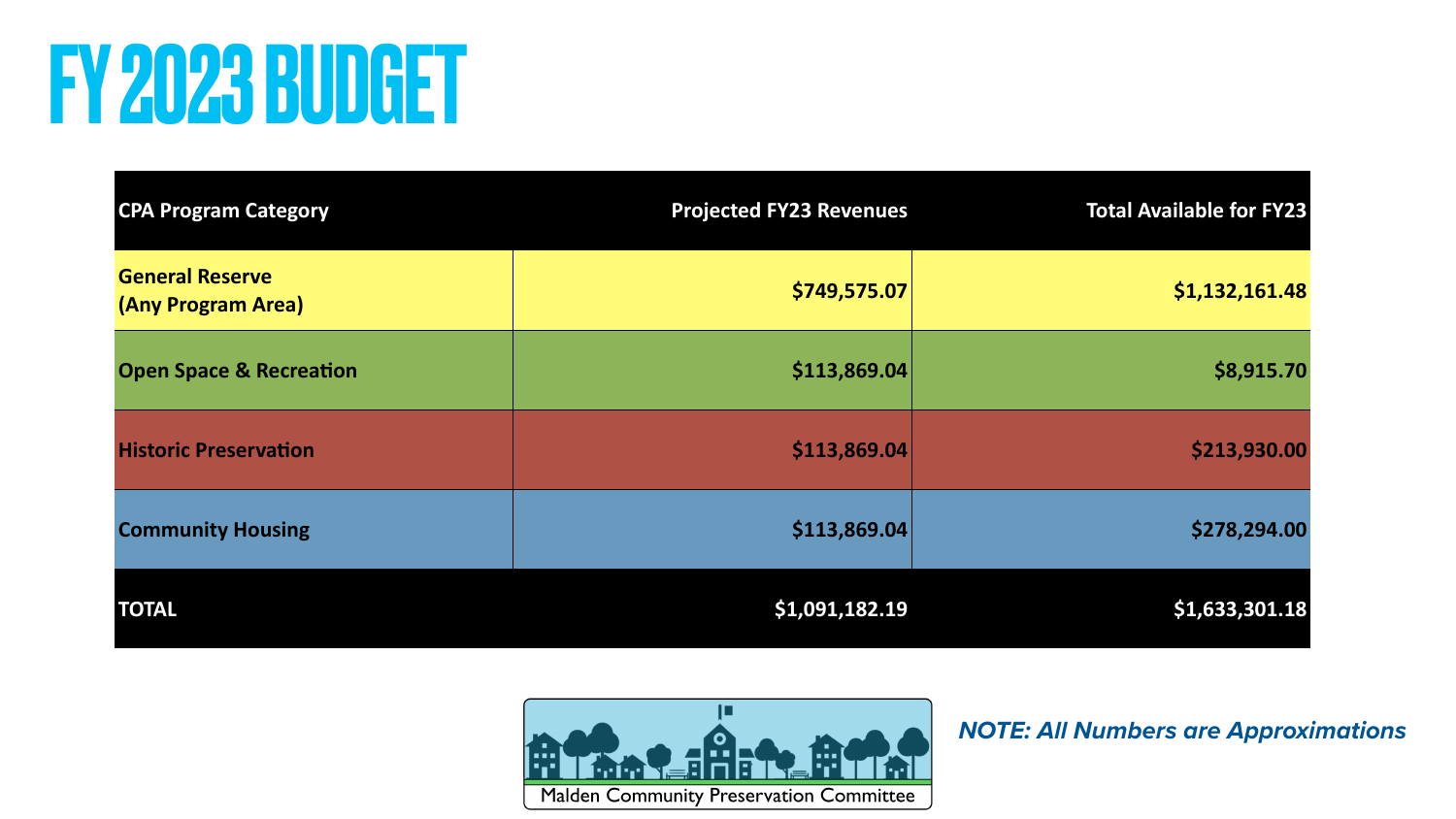- **- Must be an "Allowable Use" Fits into at least 1 category (preferably more than one) from previous chart**
- **- A Full, Complete and Concise Application every question answered and requested support provided**
- **- Aligns with goals and priorities of the City as laid out in City Planning Documents/ Studies (i.e. Blueprint for Action, Open Space and Recreation Plan, Historical Commission's Inventory of Historical Resources, etc)**
- **- Leverages funding from other sources**
- **- Evidence of support from residents, City Departments, Boards, Commissions, Groups and City, State and Federal Officials**
- **- Benefits to the Community**







#### WHAT INFORMATION IS CPC LOOKING FOR ON AN APPLICATION?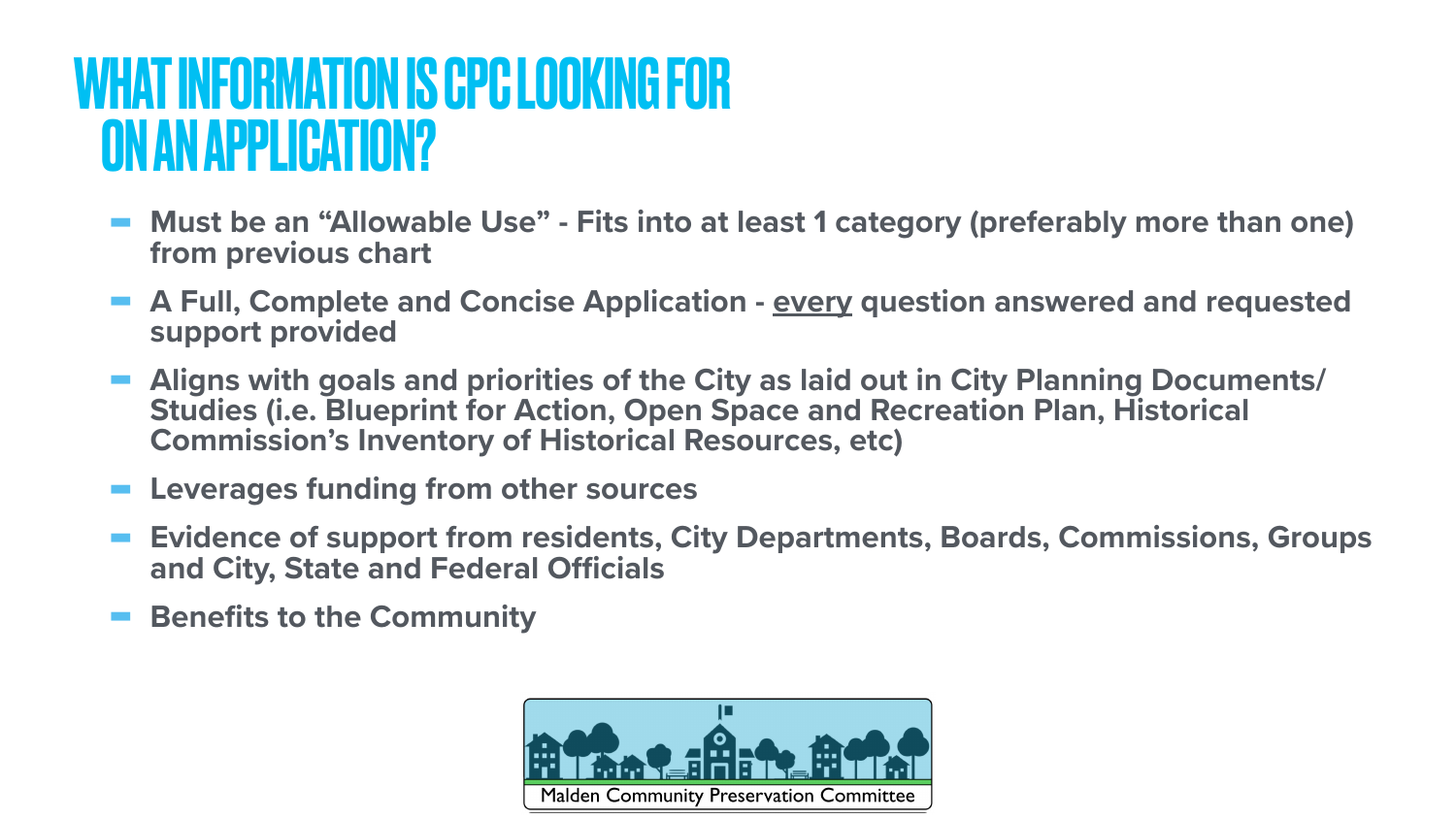- **- Incorporates sustainable practices and design**
- **- Protects and preserves existing natural resources**
- **- Addresses long standing or urgent needs in the Community**
- **- Cleans up contaminated land**
- **- Revitalizes and reuses existing buildings and structures - Serves as a catalyst for transformative change**
- 
- **- Uses renewable energy**
- **- Expands permeable surfaces**
- **- Increases trees and vegetation**
- **- Takes advantage of a time sensitive opportunity**
- **- Promotes cooperation with other groups and/or neighboring municipalities**



#### WHAT ARE SOME OF THE PRIORITIES CPC IS LOOKING FOR WITH A PROJECT?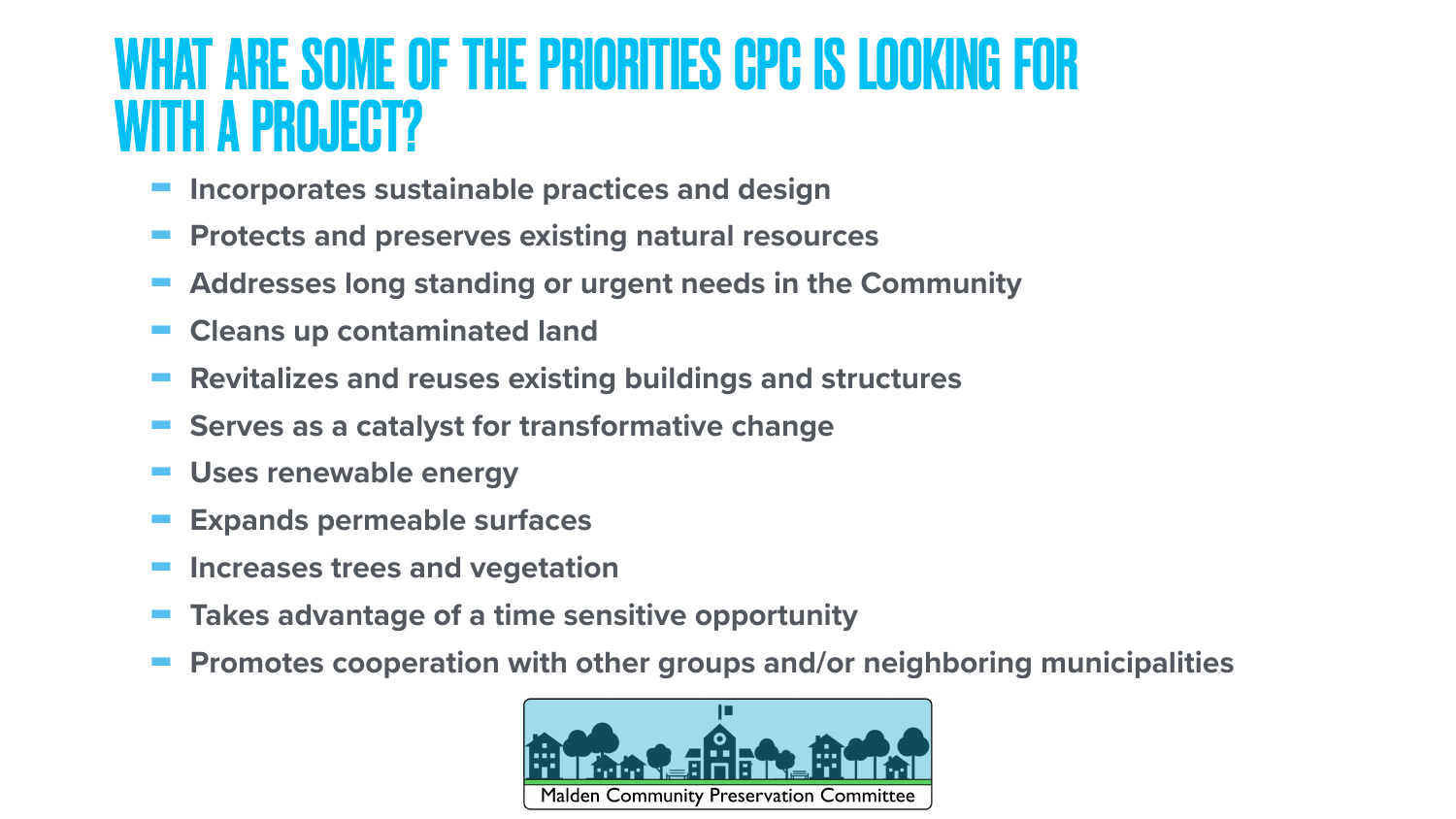- **- Pre-Application is mandatory for all Applicants and is due by first Tuesday in June - Letter of Approval is provided to Applicant if project meets CPA requirements per State**
- **Law M.G.L. 44b**
- 
- **- Full Application is submitted to CPC before Fall Deadline (first Tuesday in September) - CPC reviews all submitted applications**
- **- Applicant may be invited to a CPC meeting to answer questions and/or additional information may be requested**
- **- Completed Application is reviewed by the CPC to ensure it meets requirements of State Law M.G.L. 44b and that the project aligns with City's goals and priorities**
- **- Applications passing review by CPC are recommended to City Council for funding prior to end of Fiscal Year (the following June)**
- **- Once the project is approved by City Council, an Award Letter and Grant Agreement are sent to Applicant for signatures to officially begin funding of project**





### WHAT IS THE APPLICATION PROCESS LIKE?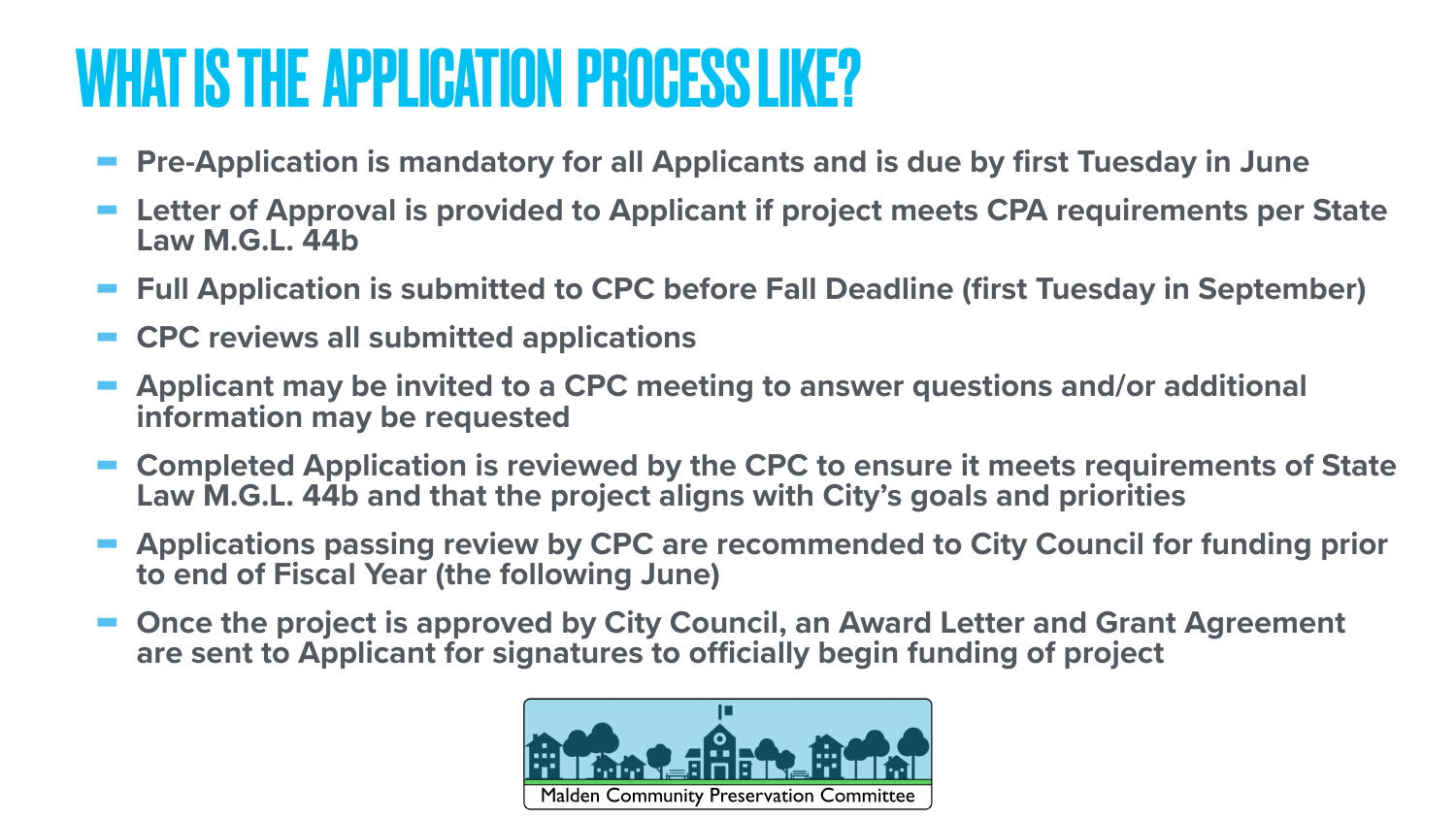- **-Initiate Projects** 
	- registered in MA may submit applications
	-
- **- Hold community meetings outside of a public hearing prior to recommendation to Mayor/Council to field support for each project** 
	-
- **- Act as Contractor** 
	- and adhere to the terms of the Grant Agreement



#### **CPC DOES NOT:**  WHAT DOESN'T CPC DO?

#### - Only Residents not currently on CPC, City Departments or Organizations

- CPC NEEDS COMMUNITY PARTICIPATION to make a project happen

- It is up to the Applicant(s) to gather support for their project submission

- It is up to the Applicant(s) to keep the project moving through completion